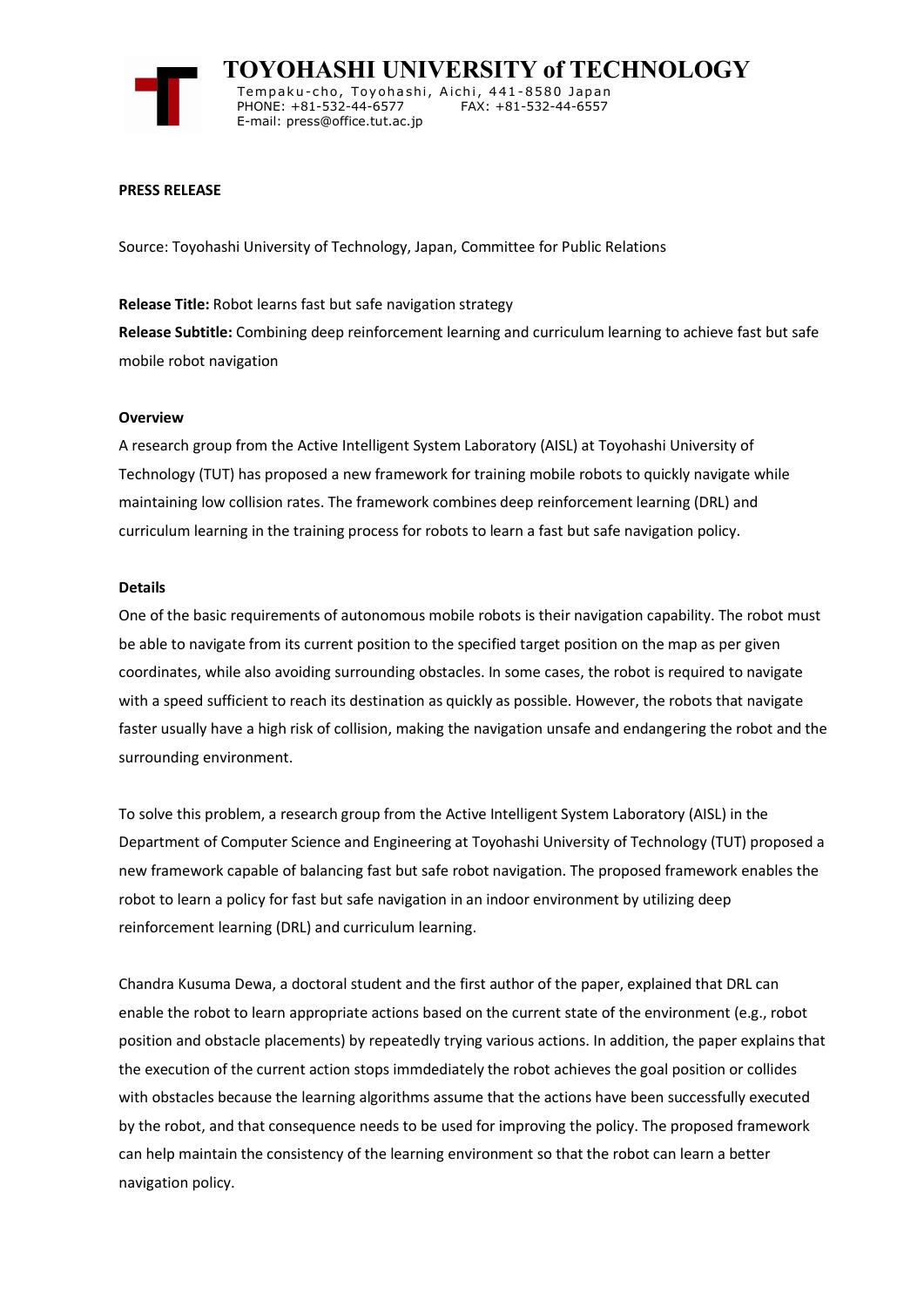

 **TOYOHASHI UNIVERSITY of TECHNOLOGY** Tempaku-cho, Toyohashi, Aichi, 441-8580 Japan<br>PHONE: +81-532-44-6577 FAX: +81-532-44-6557 PHONE: +81-532-44-6577 E-mail: press@office.tut.ac.jp

In addition, Professor Jun Miura, the head of AISL at TUT, described that the framework follows a curriculum learning strategy by setting a small value of velocity for the robot at the beginning of the training episode. As the number of episodes increases, the robot's velocity is increased gradually so that the robot can gradually learn the complex task of fast but safe navigation in the training environment from the easiest level, such as the one with the slow movement, to the most difficult level, such as the one with the fast movement.

## **Experimental results and prospect**

Because collisions in the training phase are undesirable, the research of learning algorithms is usually conducted in a simulated environment. We simulated the indoor environment as shown below for the experiments. The proposed framework is proven to enable the robot to navigate faster with the highest success rate compared to other previously existing frameworks both in the training and in the validation process. The research group believes that the framework is valuable based on the evaluation results, and it can be widely used to train mobile robots in any field that requires fast but safe navigation.

## **Funding Agency**

This work was supported in part by the Japan Society for the Promotion of Science (JSPS) KAKENHI under Grant 17H01799.

## **Reference**

C. K. Dewa and J. Miura, "A Framework for DRL Navigation With State Transition Checking and Velocity Increment Scheduling," in *IEEE Access*, vol. 8, pp. 191826-191838, 2020, doi: 10.1109/ACCESS.2020.3033016.

## **Further information**

Toyohashi University of Technology 1-1 Hibarigaoka, Tempaku, Toyohashi, Aichi Prefecture, 441-8580, JAPAN Inquiries: Committee for Public Relations E-mail: press@office.tut.ac.jp Toyohashi University of Technology founded in 1976 as a National University of Japan is a research institute in the fields of mechanical engineering, advanced electronics, information sciences, life sciences, and architecture. Website: https://www.tut.ac.jp/english/